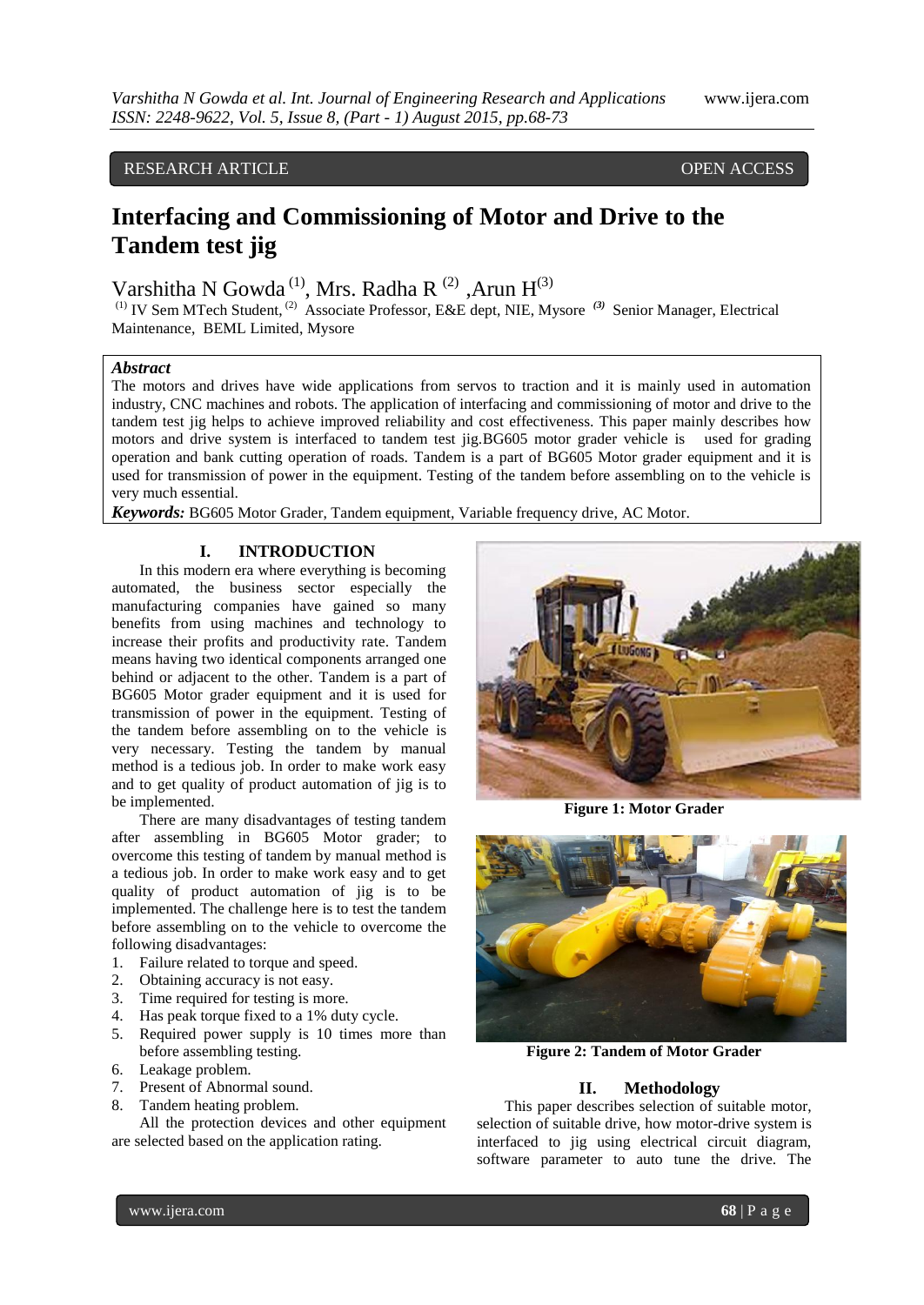application of interfacing and commissioning of motor and drive to tandem test jig.

The principle involved in this technique is first to convert the fixed frequency, fixed voltage AC supply into a variable or constant DC voltage. This is then converted into the AC supply of desired frequency and amplitude. Hence the speed of induction motor is controlled by controlling the frequency which in turn controls the speed of tandem jig. By changing the phase sequence of the motor supply connections induction motor can be made to run either clockwise or anticlockwise. An IGBT based AC drive has to be selected for the required function and tested. The IGBT based AC drive is responsible for the speed control.

#### **III. Proposed System**

The block diagram consists of a control panel which is interfaced with the tandem jig through induction motors coupled with gears box. The gears are required for smooth torque controls. The control panel comprises of the IGBT based AC drive which are controlled by their respective push buttons. The IGBT based AC drive is responsible for the speed control.



**Figure 3: Block diagram of the proposed system**

# **IV. Selection of AC Motor**

Alternating current (AC) and direct current (DC) motors have traditionally served distinctly different applications due to their construction and inherent operating characteristics. In general, AC motors were smaller, less expensive, lighter and more rugged than DC motors. DC motors, on the other hand, operated better in variable-speed applications, particularly those requiring wide speed ranges, and provided more precise speed control. When the application load varies greatly and light loads may be encountered for prolonged periods, DC motor commutators and brushes may wear rapidly under this condition.

DC motors have been the workhorse of industry in many applications where variable speed operation is needed. In these applications, DC motors are reliable and provide precise speed control under variable operating conditions. However, DC motors are expensive to purchase and to maintain. In addition, over the past 10 years, AC drives have improved to the point whether their speed control is far more precise, rivaling that of servo drives. What's more, the AC motor and drive together often cost about the same price as the DC motor alone.

# **Disadvantages of dc motors**

- Overload can damage motor.
- Cannot operate in explosive and hazardous condition due to sparks occurring at brush.
- Increases operation and maintenance cost due to presence of commutator and brush gear.
- High initial cost.

#### **Benefits of ac motor**

The types of motors that AC drives control are normally operating at constant speed. Enabling the user to control the speed of motor potentially gives various benefits in terms of process control, system stress and energy savings.

Adjusting speed as a means of controlling a process

- Smoother operation
- Acceleration control
- Different operating speed for each process
- Allow slow operation for setup purposes
- Allow accurate positioning
- Control torque or tension
- Low coat
- High power factor



**Figure 4: Induction motor**

#### **Selection of Squirrel cage Induction motor**

- Squirrel cage induction motors are cheaper in cost compared to slip ring induction motor.
- Requires less maintenance and rugged construction. Because of the absence of slip rings, brushes maintenance duration and cost associated with the wear and tear of brushes are minimized.
- Squirrel cage induction motors requires less conductor material than slip ring motor, hence copper losses in squirrel cage motors are less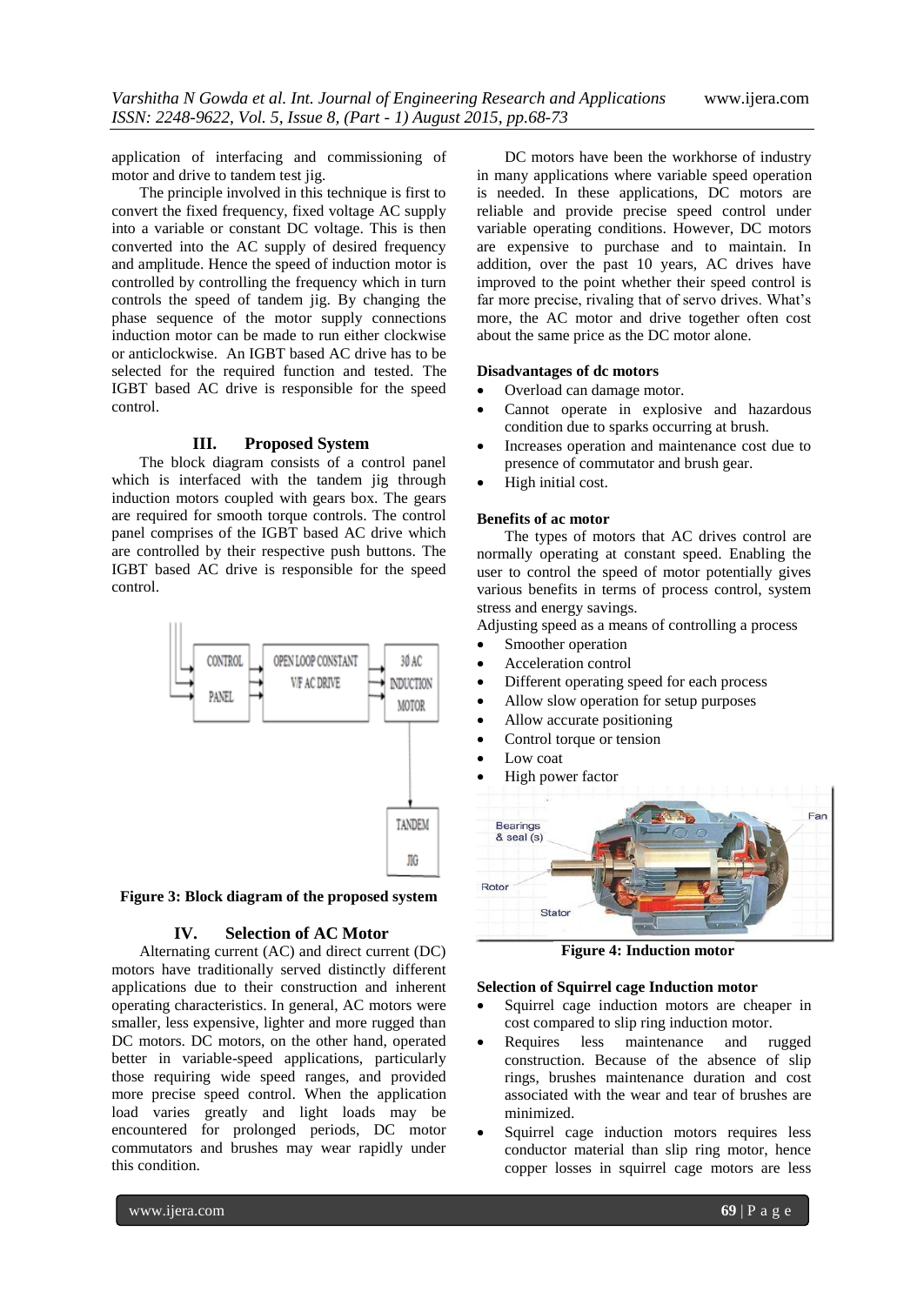results in higher efficiency compared to slip ring induction motor.

- Squirrel cage motors are explosion proof due to the absence of brushes which eliminates the risk of sparking.
- Squirrel cage motors operate at nearly constant speed, high over load capacity, and operate at better power factor.

The AC induction motor is the workhorse in adjustable speed drive systems. The most popular type is a 3-phase squirrel-cage AC induction motor that is an efficient, low-cost, maintenance-free, low noise motor. The stator is supplied by a balanced three phase AC power source. The synchronous speed of the motor (Ns) is given by

$$
N_S = \frac{120 * f s}{p}
$$

Where, fs is the synchronous stator frequency in Hz, and p is the number of stator poles. The AC induction motor produces zero torque at the synchronous frequency and therefore must run at the speed given by a load torque. The motor speed is characterized by a slip Sr

$$
Sr = \frac{Ns - Nr}{Nr} = \frac{Nsl}{Ns}
$$

Where, Nr is the rotor mechanical speed and Nsl is the slip speed, both in rpm. Figure 5 illustrates the torque characteristics and corresponding slip. As can be seen from the above equations of ns and Sr, the motor speed is controlled by variation of a stator frequency with influence of the load torque.



**Figure 5: Torque-Speed Characteristic at Constant Voltage and Frequency**

# **V. Selection of AC Drive**

An AC drive is a device that is used to control the speed of an electrical motor, either an induction motor or a synchronous motor. AC drives are also known by various other names such as adjustable speed drives (ASD) or adjustable frequency drives (AFD) or variable frequency drives (VFD) or variable speed drives (VSD) or frequency converters (FC).

Obviously, a fixed speed is not suitable for all processes in all circumstances, thus the need for

adjusting the speed according to need. If speed control is required, that controller is called a (variable speed) AC drive. AC drives are used in a wide variety of industrial applications. However, variable speed AC drives are commonly used in more complex and difficult environments such as water and wastewater processing, paper mills, tunnel boring, oil drilling platforms or mining.

# **Main Components of AC drive**

# **1. Rectifier unit**

The AC drive is supplied by the electrical network via a rectifier. The rectifier unit can be unidirectional or bidirectional. When unidirectional, the AC drive can accelerate and run the motor by taking energy from the network. If bidirectional, the AC drive can also take the mechanical rotation energy from the motor and process and feed it back to the electrical network.

#### **2. DC circuit**

The DC circuit will store the electrical energy from the rectifier for the inverter to use. In most cases, the energy is stored in high-power capacitors.

#### **3. Inverter unit**

The inverter unit takes the electrical energy from the DC circuit and supplies it to the motor. The inverter uses modulation techniques to create the needed 3-phase AC voltage output for the motor. The frequency can be adjusted to match the need of the process. The higher the frequency of the output voltage is, the higher the speed of the motor, and thus, the output of the process.



**Figure 6: Block diagram of AC drive**

#### **Three-phase AC induction motor drive with Volt per Hertz Control in open loop**

The design of a 3-phase AC induction motor drive with Volt per Hertz control in Opened Loop is based on Motorola's 56F80X digital signal processor (DSP) which is dedicated for motor control applications. The system is designed as a motor control system for driving medium power, three phase AC induction motors and is targeted for applications in both industrial and appliance fields (e.g. washing machines, compressors, air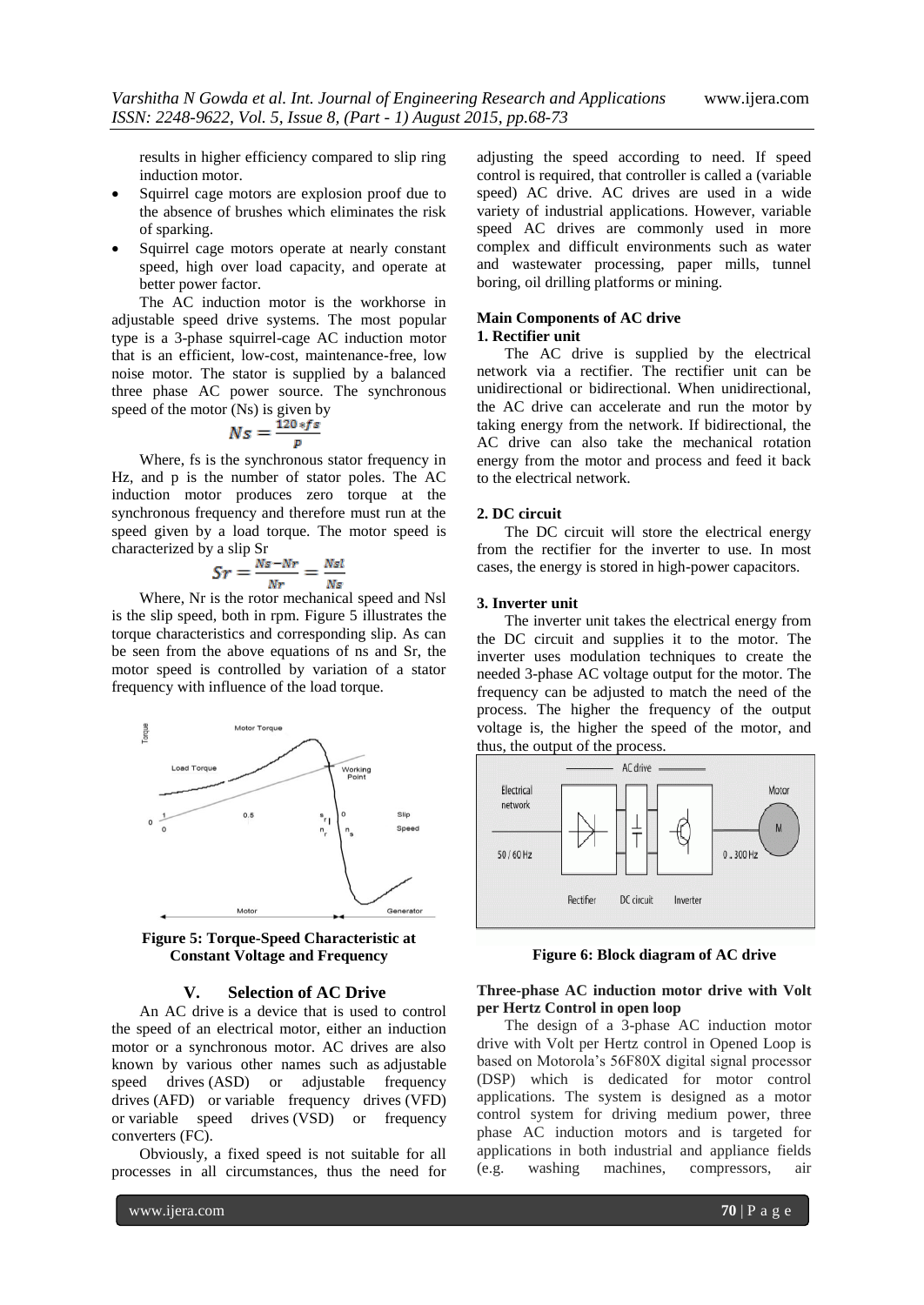conditioning units, pumps or simple industrial drives). The software design takes advantage of SDK (Software Development Kit). The drive to be introduced is intended as an example for a 3-phase AC induction motor drive. It serves as an example of AC V/Hz motor control system design using Motorola DSP with SDK support. It also illustrates the usage of dedicated motor control libraries that are included in the SDK.

# **Motorola DSP Advantages and Features**

The Motorola DSP56F80x family is well suited for digital motor control, combining the DSP's calculation capability with MCU's controller features on a single chip. These DSPs offer a rich dedicated peripheral set, including Pulse Width Modulation (PWM) modules Analog-to-Digital Converters (ADCs), Timers, communication peripherals (SCI, SPI, CAN), on-board Flash and RAM. Generally, all family members are well suited for motor control.

#### **Volts per Hertz Control**

The Volt per Hertz control method is the most popular method of Scalar Control which controls the magnitude of the variable like frequency, voltage or current. The command and feedback signals are DC quantities which are proportional to the respective variables.

This scheme is defined as volts per Hertz control because the voltage applied command is calculated directly from the applied frequency in order to maintain the air-gap flux of the machine constant. In steady state operation the machine air-gap flux is approximately proportional to the ratio Vs/fs, where Vs is the amplitude of motor phase voltage and fs is the synchronous electrical frequency applied to the motor. The control system is illustrated in Figure 7. The characteristic is defined by the base point of the motor. Below the base point the motor operates at optimum excitation, called constant torque operation, because of the constant Vs/fs ratio. Above this point the motor operates under-excited, called constant power operation, because of the rated voltage limit. A simple open-loop Volts/Hertz speed control for an induction motor is the control technique targeted for low cost, low performance drives. This basic scheme is unsatisfactory for more demanding applications where speed precision is required.



**Figure 7: Volts per Hertz Control Method**

For understanding the basic principles behind VFD operation requires understanding three basic section of VFD: the Rectifier unit, DC Bus and the Inverter unit. The supply voltage is firstly pass through a rectifier unit where in gets converted into AC to DC supply, the three phase supply is fed with three phase full wave diode where it gets converts into DC supply. The DC bus comprises with a filter section where the harmonics generated during the AC to DC conversion are filtered out. The last section consists of an inverter section which comprises with six IGBT (Insulated Gate Bipolar Transistor) where the filtered DC supply is being converted to quasi sinusoidal wave of AC supply which is supply to the induction motor connected to it. As we know that the synchronous speed of motor (rpm) is dependent upon frequency. Therefore by varying the frequency of the power supply through VFD we can control the synchronous motor speed.

#### **VI. Interfacing of Motor and Drive**



### **Figure 8: Connection diagram of the AC drive and motor with tandem jig**

#### **1. Circuit breaker**

A circuit breaker is an automatically operated electrical switch designed to protect an electrical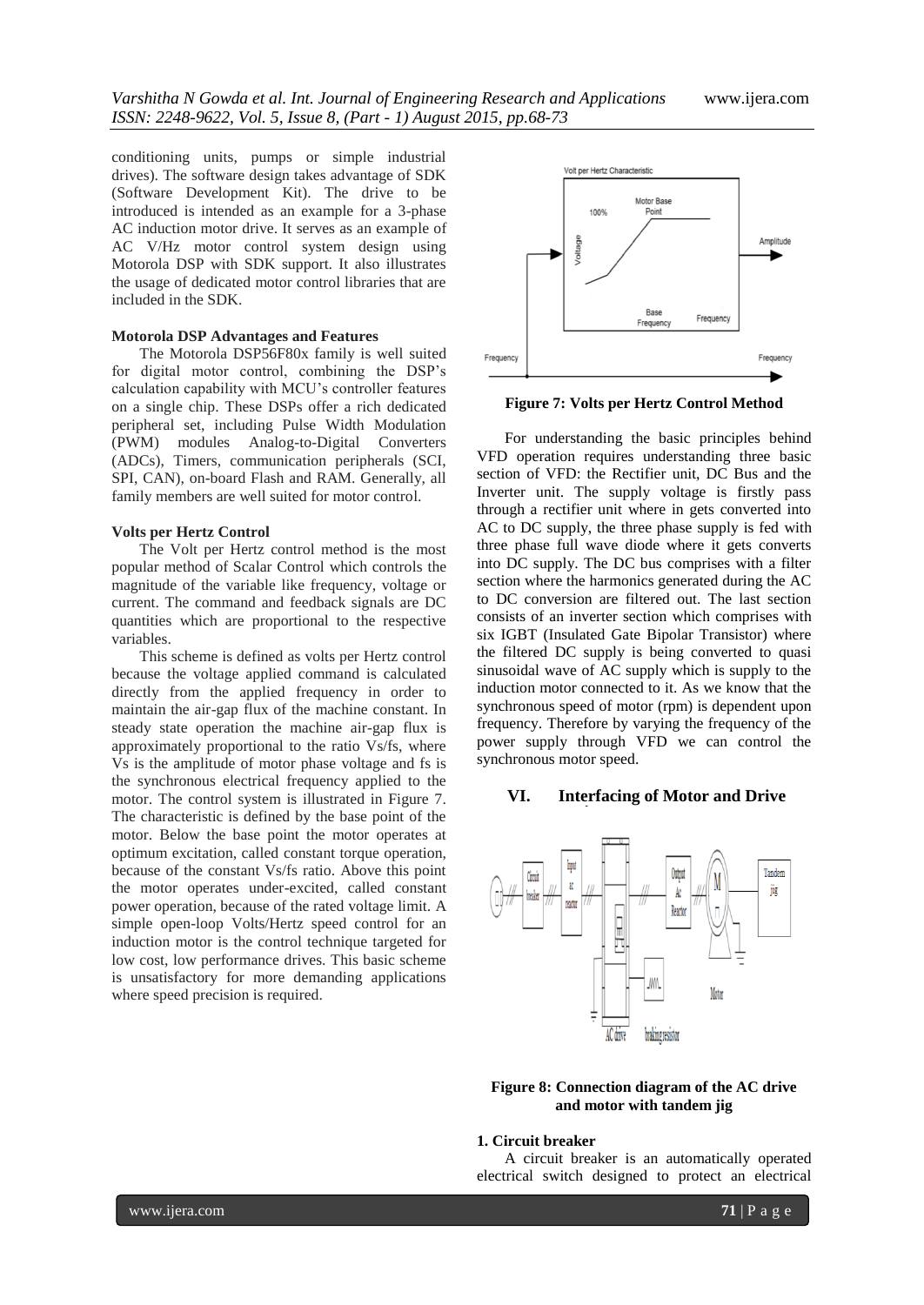*Varshitha N Gowda et al. Int. Journal of Engineering Research and Applications* www.ijera.com *ISSN: 2248-9622, Vol. 5, Issue 8, (Part - 1) August 2015, pp.68-73*

circuit from damage caused by overload or short circuit. Its basic function is to detect a fault condition and interrupt current flow.

# **2. Input AC reactor**

Drives are nonlinear loads. They tend to draw current only at the positive and negative peaks of the line. Since the current wave-form is not sinusoidal the current is said to contain harmonics. If a line reactor is installed, the peaks of the line current are reduced and broadened out. This makes the current more sinusoidal, lowering the harmonic level to around 35% when a properly sized reactor is used.

#### **3. Output AC reactor**

When the motor inductance is too low, a reactor may be needed. Running multiple motors on one drive may also result in a low inductance load and the requirement of an output reactor.

#### **4. Braking resistor**

For applications that require faster deceleration rates, or where motor speeds are exceeding the synchronous speed set up by the output frequency of the drive (an overhauling load condition), a braking resistor is required. Braking resistors increase the braking torque capability of a variable frequency drive, producing faster and more controlled braking. The resistor dissipates regenerated power to keep the bus voltage from exceeding the rated limit of the drive.

# **VII. RESULTS AND CONCLUSION**

The Figure 9 shows the tandem of BG605 motor grader interfaced with induction motor through coupling bevel gear. The wheels of the grader are connected to the tandem. Once the frequency is varied the motor starts rotating in either direction. Therefore tandem jig speed can also be controlled. This would increase their productivity and efficiency. So tandem has to be tested before assembly.

The 3 phase output of the drive is connected to the 3 phase terminal of the motor. The motor is tested by giving suitable frequency using the ac drive. The motor is then made to run in both the directions. After testing the motor, the tandem is then coupled to the motor which is in turn connected to the ac drive. The tandem is then checked for rotation in both the directions i.e. forward and backward



Figure 9: Interfacing of motor and tandem jig

| <b>Characteristic</b> |             | <b>Checking</b> | <b>Results</b>   |
|-----------------------|-------------|-----------------|------------------|
|                       |             | <b>Method</b>   |                  |
| Speed                 |             | Tachometer      | $500-$           |
|                       |             |                 | 1500RPM          |
| Duration              |             | Watch           | 2hrs             |
| Noise level           |             | Sound meter     | 100db max        |
| Check and cleaning    |             | Visual          | Clean/free       |
| of strainer           |             |                 | from dust        |
| Temperature           |             | Gauge           | $90^{\circ}$ max |
| Oil                   | Coupling    |                 |                  |
| leakage               | portion     |                 |                  |
|                       | Weld        |                 |                  |
|                       | joints of   |                 |                  |
|                       | tandem      | Visual          | No leakage       |
|                       | Centre      |                 |                  |
|                       | case cage   |                 |                  |
|                       | portion     |                 |                  |
|                       | All as cast |                 |                  |
|                       | portion     |                 |                  |

**Table 1: Results of testing interfacing**

The Table 1 shows the results of testing Tandem after interfacing with motor and drive. Speed of the tandem is checked till 1500RPM and left for observation for 2 hours. After watching the tandem for 2 hours Oil leakage problem and noise was not found.

#### **VIII. Conclusion**

The IGBT based AC drive along with induction motor finds its application in controlling the movement of tandem in either directions. This system mainly requires the induction motor for smooth control of tandem jig reducing the human error and requiring minimal number of skilled workers. The tandem jig can be tested without assembling the whole motor grader which would reduce the time and increase the productivity. In future drive can be